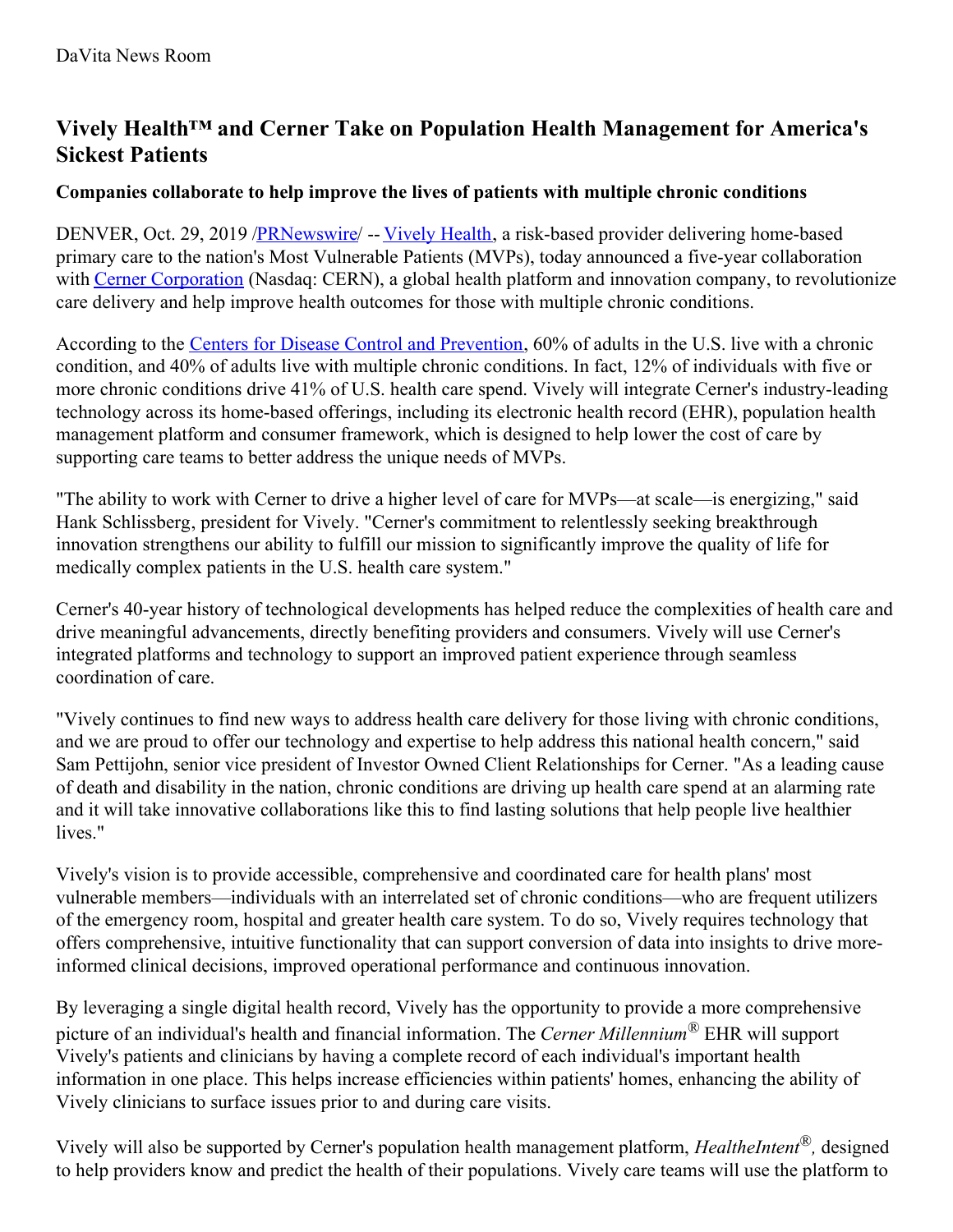help better understand and track its MVP population's health by aggregating and normalizing multiple data sources into a single, consolidated view. Providers will also be able to share this data with other clinicians, hospitals and care organizations, supporting a coordinated approach to better help individuals.

Cerner's digital, consumer-centric experience, *HealtheLife* SM*,* will help Vively care teams support interaction and engagement between patients, providers and other health care organizations. This engagement will empower doctors, nurses, social workers, behavioral health specialists, palliative care specialists and other members of the care team to document and share information in a single location. It also gives individuals access to, and ownership of, their health record so that they can be an active participant in their health and care.

To learn more about Vively Health visit [VivelyHealth.com](https://c212.net/c/link/?t=0&l=en&o=2621724-1&h=3423457180&u=http%3A%2F%2Fvivelyhealth.com%2F&a=VivelyHealth.com).

To learn more about Cerner visit [Cerner.com.](https://c212.net/c/link/?t=0&l=en&o=2621724-1&h=1598383413&u=http%3A%2F%2Fwww.cerner.com%2F&a=Cerner.com)

### **About Vively Health**

Vively Health delivers home-based primary care to the nation's Most Vulnerable Patients, individuals with an interrelated set of chronic conditions such as diabetes, cardiovascular disease, chronic kidney disease, COPD, depression and anxiety. Under full risk arrangements, Vively's community-based, physician-led care teams deliver medical, behavioral, social and palliative care to chronically ill patients within the home. The company's house calls programs have enhanced the lives of thousands of patients with a 91% satisfaction rating; 35-40% reduction in hospitalizations; 10-15% reduction in emergency room visits; and 15-20% reduction in cost of care. Vively leverages nearly 20 years of experience in managing high-risk patients under at-risk arrangements with payors and risk-bearing entities. Vively Health is a standalone subsidiary of DaVita Inc. For more information, visit [VivelyHealth.com](https://c212.net/c/link/?t=0&l=en&o=2621724-1&h=3423457180&u=http%3A%2F%2Fvivelyhealth.com%2F&a=VivelyHealth.com).

#### **About Cerner**

Cerner's health technologies connect people and information systems at more than 27,500 contracted provider facilities worldwide dedicated to creating smarter and better care for individuals and communities. Recognized globally for innovation, Cerner assists clinicians in making care decisions and assists organizations in managing the health of their populations. The company also offers an integrated clinical and financial system to help manage day-to-day revenue functions, as well as a wide range of services to support clinical, financial and operational needs, focused on people. For more [information,](https://c212.net/c/link/?t=0&l=en&o=2621724-1&h=752426644&u=https%3A%2F%2Fwww.cerner.com%2Fblog&a=The+Cerner+Blog) visit [Cerner.com,](https://c212.net/c/link/?t=0&l=en&o=2621724-1&h=3953594032&u=https%3A%2F%2Fwww.cerner.com%2F&a=Cerner.com) The Cerner Blog or connect on [Facebook](https://c212.net/c/link/?t=0&l=en&o=2621724-1&h=2678570393&u=https%3A%2F%2Fwww.facebook.com%2FCerner%2F&a=Facebook), [Instagram](https://c212.net/c/link/?t=0&l=en&o=2621724-1&h=3088954776&u=https%3A%2F%2Fwww.instagram.com%2Fcernercorporation%2F&a=Instagram), [LinkedIn](https://c212.net/c/link/?t=0&l=en&o=2621724-1&h=3937295852&u=https%3A%2F%2Fwww.linkedin.com%2Fcompany%2Fcerner-corporation%2F&a=LinkedIn), [Twitter](https://c212.net/c/link/?t=0&l=en&o=2621724-1&h=2877564343&u=https%3A%2F%2Ftwitter.com%2FCerner&a=%C2%A0Twitter) or The Cerner [Podcast](https://c212.net/c/link/?t=0&l=en&o=2621724-1&h=2618368782&u=https%3A%2F%2Fwww.cerner.com%2Fpodcast&a=The+Cerner+Podcast). Nasdaq: CERN. **Smarter Care. Better Outcomes. Healthier You.**

### **Media Contacts:**

Vively Health Ashley Henson 303-876-6626 [ashley.henson@vivelyhealth.com](mailto:ashley.henson@vivelyhealth.com)

Cerner Austin Cozzolino 816-786-2154 [austin.cozzolino@cerner.com](mailto:austin.cozzolino@cerner.com)